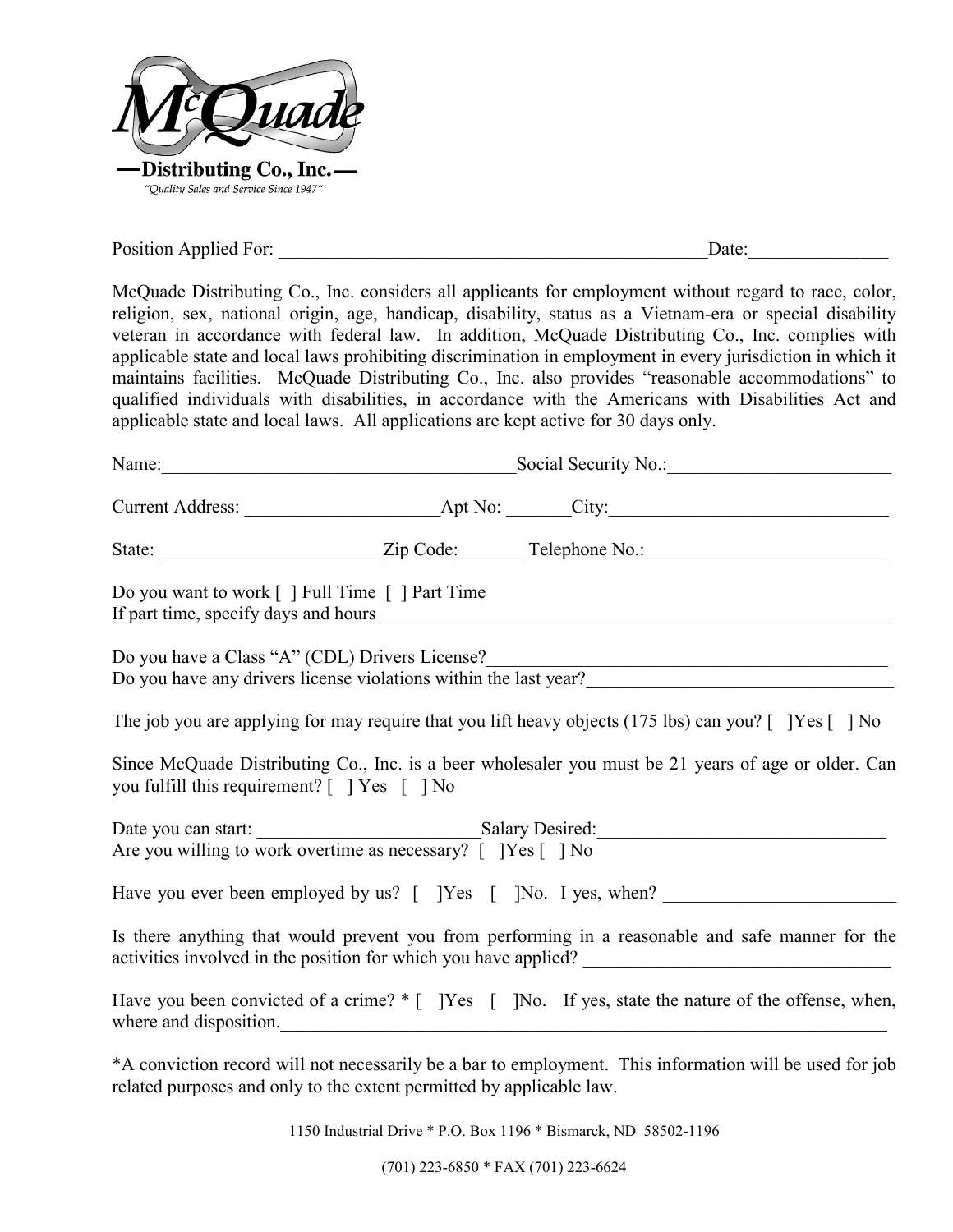Federal laws require that employers hire only individuals who are authorized to be lawfully employed in the United States. In compliance with such laws, all offers of employment are subject to verification of the applicant's identity and employment authorization, and it will be necessary for you to submit such documents as are required by law to verify your identification and employment authorized upon employment.

Are you authorized to work for all employers in the United States on a full-time basis, or only for your current employer? [ ] All employers [ ] Current employer only

| 1.                                                                                                                                                                                                                                     |                                                                                                                      |               |                                      |
|----------------------------------------------------------------------------------------------------------------------------------------------------------------------------------------------------------------------------------------|----------------------------------------------------------------------------------------------------------------------|---------------|--------------------------------------|
| 2.                                                                                                                                                                                                                                     |                                                                                                                      |               |                                      |
| 3.                                                                                                                                                                                                                                     |                                                                                                                      |               |                                      |
| Record of education – Please circle the highest grade completed $8\,12\,16\,16+$<br>Name                                                                                                                                               |                                                                                                                      | City<br>Dates | Graduate?                            |
|                                                                                                                                                                                                                                        |                                                                                                                      |               |                                      |
| College                                                                                                                                                                                                                                | <u> 1989 - Johann Barbara, marka a shekara tsa 1989 - An tsa 1989 - An tsa 1989 - An tsa 1989 - An tsa 1989 - An</u> |               |                                      |
| Other                                                                                                                                                                                                                                  |                                                                                                                      |               |                                      |
| <b>Employment History:</b>                                                                                                                                                                                                             |                                                                                                                      |               |                                      |
|                                                                                                                                                                                                                                        |                                                                                                                      |               |                                      |
|                                                                                                                                                                                                                                        |                                                                                                                      |               |                                      |
| Job Title (hour, week, month)                                                                                                                                                                                                          |                                                                                                                      |               |                                      |
| Job Description                                                                                                                                                                                                                        |                                                                                                                      |               |                                      |
| Reason for leaving                                                                                                                                                                                                                     |                                                                                                                      |               |                                      |
| Can we contact this employer? $[$ [Yes $[$ ] No                                                                                                                                                                                        |                                                                                                                      |               |                                      |
|                                                                                                                                                                                                                                        |                                                                                                                      |               |                                      |
|                                                                                                                                                                                                                                        |                                                                                                                      |               |                                      |
| Job Title                                                                                                                                                                                                                              |                                                                                                                      |               | Salary (hour, week, month)           |
|                                                                                                                                                                                                                                        |                                                                                                                      |               |                                      |
| Reason for leaving<br><u>example and the contract of the contract of the contract of the contract of the contract of the contract of the contract of the contract of the contract of the contract of the contract of the contract </u> |                                                                                                                      |               |                                      |
|                                                                                                                                                                                                                                        |                                                                                                                      |               |                                      |
|                                                                                                                                                                                                                                        |                                                                                                                      |               |                                      |
| Job Title                                                                                                                                                                                                                              |                                                                                                                      |               | Salary<br>Salary (hour, week, month) |
| Job Description                                                                                                                                                                                                                        |                                                                                                                      |               |                                      |
| Reason for leaving<br><u>Example 2014</u>                                                                                                                                                                                              |                                                                                                                      |               |                                      |
| Personal References (excluding relatives)                                                                                                                                                                                              |                                                                                                                      |               |                                      |
|                                                                                                                                                                                                                                        |                                                                                                                      |               |                                      |
|                                                                                                                                                                                                                                        |                                                                                                                      |               |                                      |
|                                                                                                                                                                                                                                        |                                                                                                                      |               |                                      |

State name(s) of any relative(s) in our employ and your relationship to them:

1150 Industrial Drive \* P.O. Box 1196 \* Bismarck, ND 58502-1196

(701) 223-6850 \* FAX (701) 223-6624